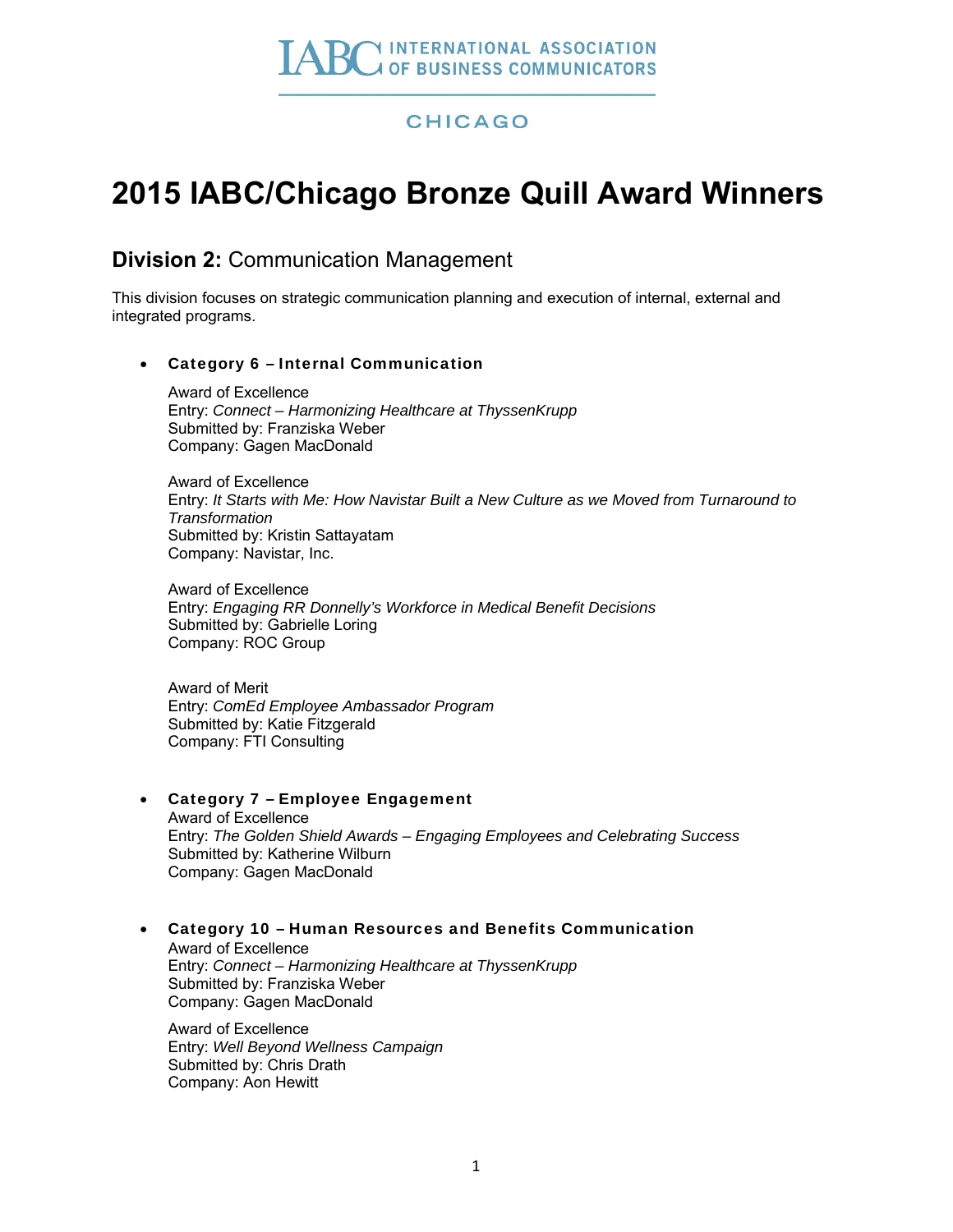#### Category 10 – Human Resources and Benefits Communication (continued)

Award of Excellence Entry: *Engaging RR Donnelley's Workforce in Medical Benefit Decisions* Submitted by: Gabrielle Loring Company: ROC Group

Award of Excellence Entry: *The Preferred Partnership Introduction* Submitted by: Susan D'Alexander Company: The Boeing Company

#### Category 11 – Change Communication

Award of Merit Entry: *Connect – Harmonizing Healthcare at ThyssenKrupp* Submitted by: Franziska Weber Company: Gagen MacDonald

#### Category 14 – Media Relations

Award of Excellence Entry: *America's Most Fashionable Chocolate Dessert* Submitted by: Liza Amling Company: Golin

Award of Excellence Entry: *ComEd Presents: The First Annual Icebox Derby* Submitted by: Alex Varjan Company: FTI Consulting

Award of Excellence Entry: *Repositioning Hilton as the Industry's Leading Innovator – Edelman Launches Digital Check-in with Room Selection* Submitted by: Ryan Kuntz Company: Edelman

Award of Excellence Entry: *Contigo's Best Refreshed Product Launch* Submitted by: Laura Bohacz Company: LCWA

#### Category 17 – Marketing Communication

Award of Excellence Entry: *The 2014 Aflac WorkForces Report (AWR): Providing Insight for Important Benefits Decisions* Submitted by: Cathleen Bleers Company: Hill + Knowlton Strategies

Award of Excellence Entry: *Healthy CPS Educational Campaign – Be Active. Eat Right. Learn Better* Submitted by: Laritza Lopez Company: Purple Group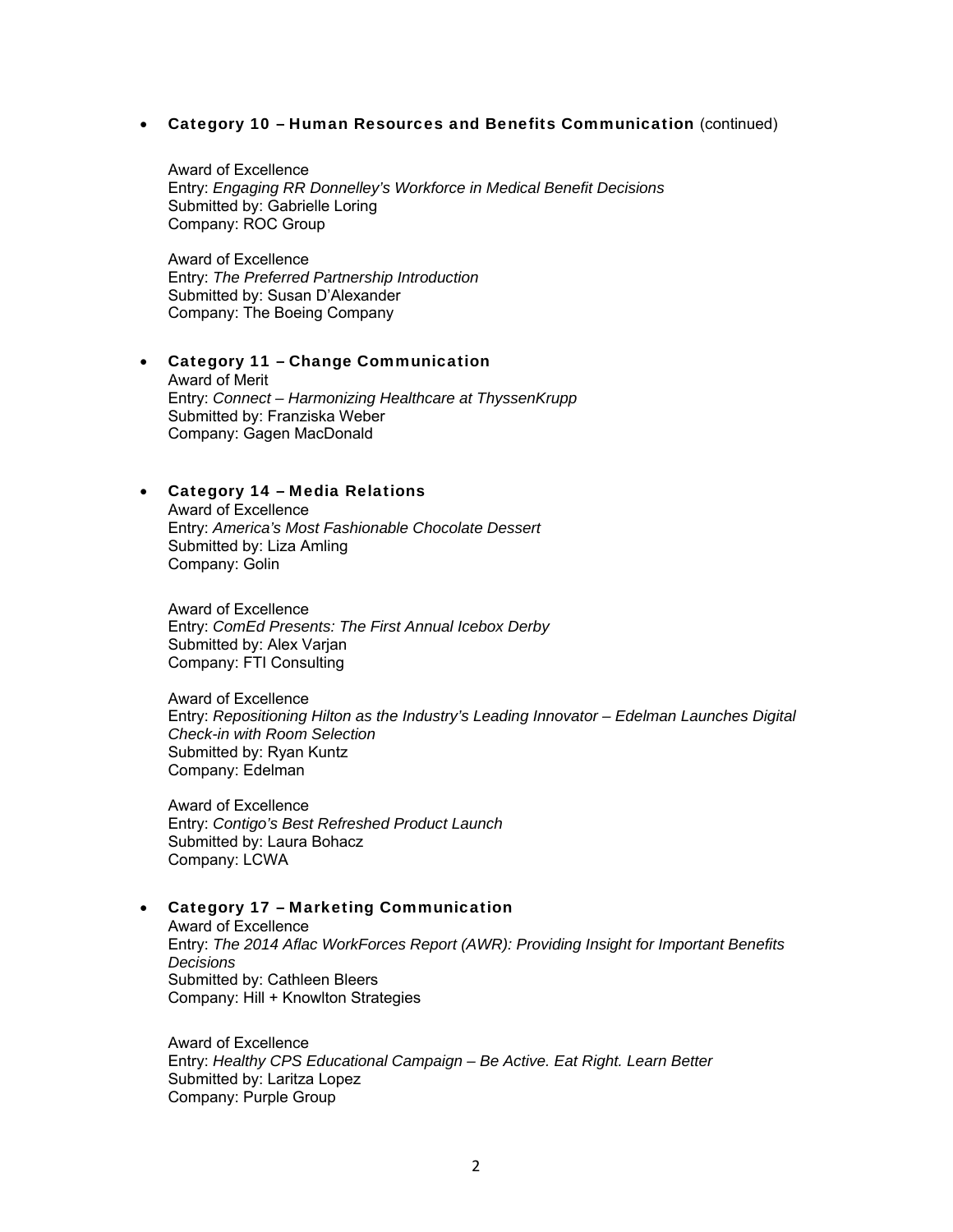Category 19 – Advocacy Communication Award of Excellence Entry: *Yes to Short Creek* Submitted by: David Smolensky Company: Resolute Consulting

# **Division 4:** Communication Skills

The communication skills division includes marketing and communication elements that showcase technical skills such as editing, writing, design and multimedia production. Entries in this division are generally tactical in nature. Entrants must demonstrate strategic alignment, the creative process and measurable results. Starting this year, the Communication Skills Division is now simpler to enter.

#### Category 33 – Digital Communication Channels

Award of Excellence Entry: *BeSmartBeWell.com: Bullying* Submitted by: Virginia Murray Company: Health Care Service Corporation

#### Category 34 – Audio/Visual

Award of Excellence Entry: Towers Watson/Amsted *"Health Care Cost and Quality-Achieving the Right Balance" Video* Submitted by: Tom Meyer Company: Towers Watson

Award of Excellence Entry: *Zurich Videos Engage Employees* Submitted by: Julie Maffitt Company: Towers Watson

Award of Excellence Entry: *Kraft Symphony Video Campaign – Engage & Build Awareness* Submitted by: Rosanne Belczak Company: Kraft Foods Group

Award of Merit Entry: *Grant Thornton Creative Benefits Communications Videos* Submitted by: Kathy Walgamuth Company: Towers Watson

Award of Merit Entry: *Our Vision & Values in Action* Submitted by: Adam Fuss Company: National Express, LLC